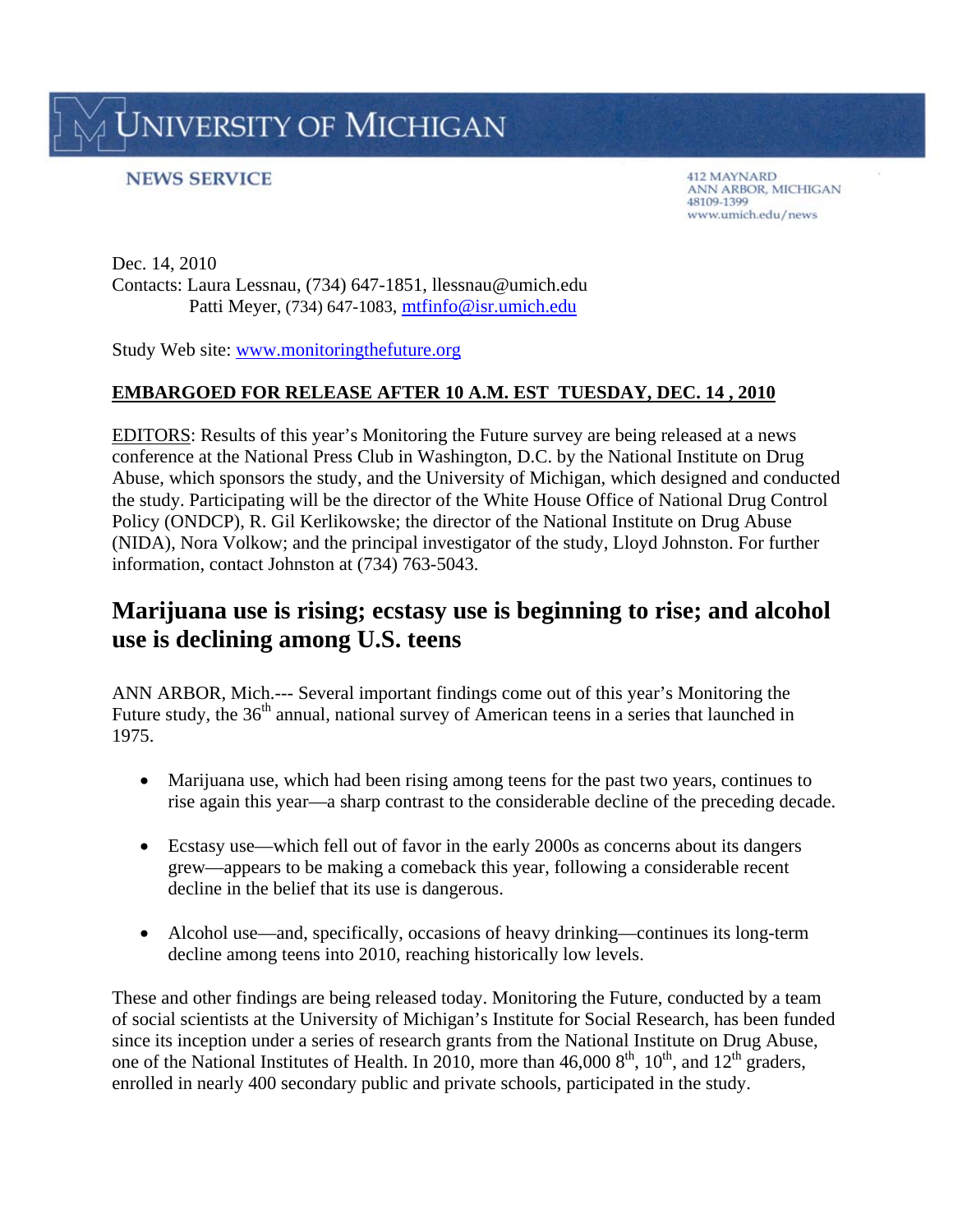The proportion of young people using *any illicit drug* has been rising over the past three years, due largely to increased use of marijuana—the most widely used of all the illicit drugs. The proportion of  $8<sup>th</sup>$  graders who reported using at least one illicit drug in the prior 12 months (called annual prevalence) rose from 13% in 2007 to 16% in 2010, including a statistically significant increase of 1.6 percentage points this year. Among both  $10<sup>th</sup>$  and  $12<sup>th</sup>$  graders annual prevalence has increased by two percentage points since 2007. In 2010, the proportions using any illicit drug during the past year were 16%, 30%, and 38% in grades 8, 10, and 12 respectively.

Lifetime use was higher, of course, at 21%, 37%, and 48% in the three grades respectively. In other words, about half of the high school seniors in the class of 2010 have tried an illicit drug, and well over a third have used on one or more occasions in the prior 12 months.

The proportion of students reporting using *any illicit drug other than marijuana* has been gradually declining for some years, but that decline halted in 2010 in all three grades. The annual prevalence rates for using any illicit drug other than marijuana in the prior 12 months are 7%, 12%, and 17% in grades 8, 10, and 12; the corresponding lifetime prevalence rates are 11%, 17%, and 25%.

*Marijuana* use rose for all prevalence periods this year (lifetime, past year, past 30-days, and daily in the past 30-days) in all three grades under study. For the three grades combined, all of these one-year increases are statistically significant. Further, virtually all demographic subgroups are showing an increase in use.

"Though this upward shift is not yet very large, its duration and pervasiveness leave no doubt in our minds that it is real," said Lloyd Johnston, the principal investigator of the study. "Perhaps the most troublesome part of it is that daily use of marijuana increased significantly in all three grades in 2010." Daily or near-daily use is defined as use on 20 or more occasions in the prior 30 days; the rates for grades 8, 10, and 12 were 1%, 3%, and 6% in 2010. In other words, about one in sixteen  $12<sup>th</sup>$  graders today uses marijuana on a daily or near-daily basis.

One possible explanation for the resurgence in marijuana use is that in recent years fewer teens report seeing much danger associated with its use, even with regular use (Figure 3). Possibly as a result, fewer teens have shown disapproval of marijuana use over the past two or three years. Both perceived risk and disapproval continued to decline in all three grades this year.

*Ecstasy* provided one of the most recent surges in use of an illicit drug. Use among teens rose sharply in the late 1990s, peaked in 2001, and then fell just as sharply over the next four years or so as perceived risk rose considerably (Figure 5). (Perceived risk is defined as the proportion of teens that see great risk to the user from using ecstasy even once or twice.) After 2004 or 2005, perceived risk fell steadily and the investigators warned that this could lead to a rebound in use. Some of that rebound now appears to be taking place, as use rose this year in all three grades, significantly so for  $8<sup>th</sup>$  and  $10<sup>th</sup>$  grades.

"There may well be a generational forgetting of the dangers of ecstasy as newer cohorts of youth enter adolescence. They have heard less about the dangers of the drug than did their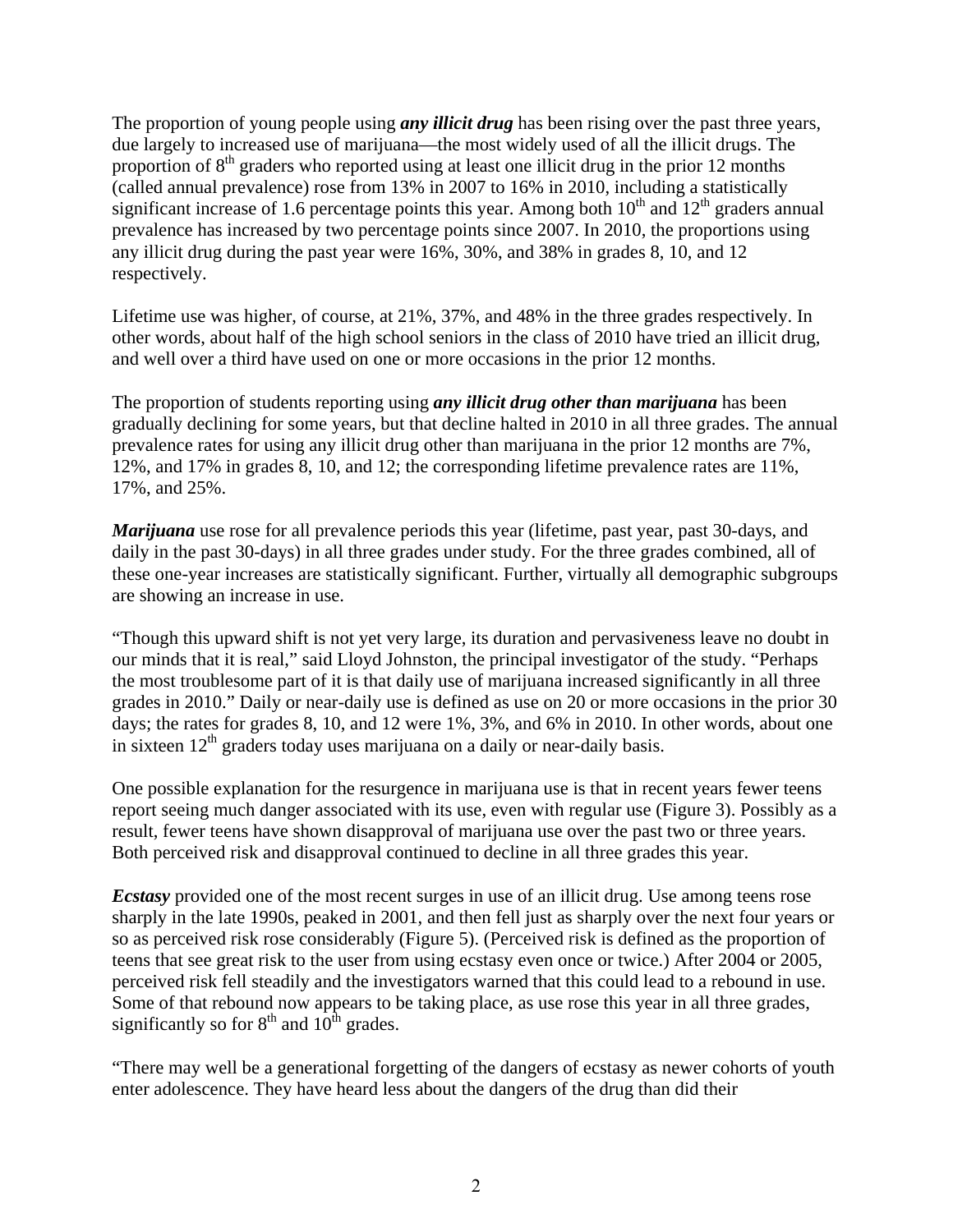epidemic occurred." Consistent with this notion, perceived risk is now considerably lower among the younger teens than the older ones. Personal disapproval of ecstasy use has declined in the lower grades but not in 12th grade over the last few years. Perceived availability of ecstasy fell considerably during the years of declining use; and, while there is as yet no increase in this measure, that decline has halted.

Taking *heroin using a needle* did show a small but statistically significant increase in 2010, but only among  $12<sup>th</sup>$  graders and without any concurrent changes in perceived risk, disapproval, or availability. "Because the prevalence rates for heroin use are so low in this population, it doesn't take a lot of cases to yield a significant change," said Johnston, "so we are not yet ready to say that this is a real change. If it is real, it would be important; but we will want to see another year's data before being confident that it is."

#### **Illicit drugs declining in use**

Several classes of drugs exhibited a decline in use in 2010. Three of them—*narcotics other than heroin*, *Vicodin* specifically, and *sedatives* (*barbiturates*) will be discussed in the next section on prescription drugs*.* The fourth drug showing a decline in use is *cocaine*.

*Cocaine*. The use of cocaine among 8<sup>th</sup> graders has been in decline since 1998, but did not fall any further this year. The  $10^{th}$  and  $12^{th}$  graders, however, continued their gradual, steady declines in cocaine use that began after 2007 and 2006, respectively. Between 2009 and 2010 their annual prevalence rates dropped by 0.5 and 0.4 percentage points, both non-significant. "We interpret these small drops in use in the upper grades as declines because they continue a longer-term pattern of gradual decline," Johnston said. The 2010 annual prevalence rates for cocaine are 1.6%, 2.2%, and 2.9% in the three grades—far lower than they were in the mid-1980s or even the mid-1990s.

## **The prescription drugs**

Non-medical use of psychotherapeutic prescription drugs rose during the mid 1990s along with the use of nearly all illegal drugs, but while most illegal drugs peaked in the late 1990s and then began to decline, the misuse of most prescription drugs continued to climb into the 2000s. This had the effect of making them a more important part of the nation's drug use problem than they had been previously. Fortunately, misuse of most of these drugs by teens has leveled off in the past few years, as these drugs and their dangers have received much more public attention. "While they remain a very important part of the picture," Johnston said, "at least their use is no longer growing."

*Amphetamines* showed a pattern of peaking and then declining. The changes occurred in a staggered fashion, likely reflecting some lasting differences among class cohorts. Among 8<sup>th</sup> graders, annual prevalence peaked at 7.2% in 1998 and then declined to 4.2% by 2007. Among  $10^{th}$  graders use peaked at 11.7% in 2001 and then declined to 6.4% by 2008; and among  $12^{th}$ graders, use peaked at 11.1% in 2002 and declined to 6.6% in 2009. However, in the upper grades there has been some increase in use over the past year or two, though not a statistically significant one. **Ritalin**, one of the amphetamine drugs, has seen a decline in use since 2001, when its misuse was first measured, but there was rather little change this year. *Adderall*, another amphetamine used mostly for the treatment of attention deficit hyperactivity disorder (ADHD),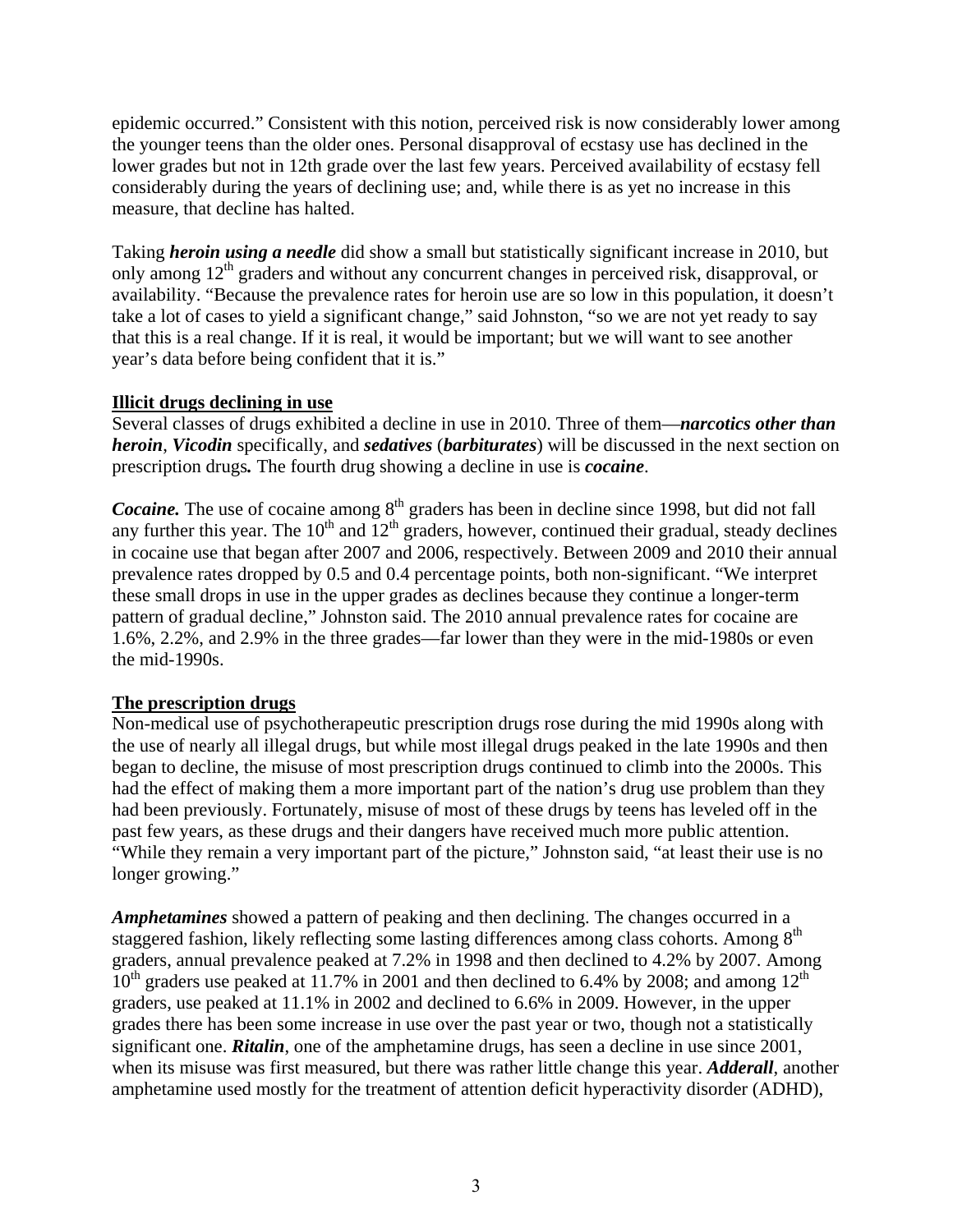is now misused more widely than Ritalin. (Adderall use has been measured only since 2009.) It showed no significant change in use this year, though there was some increase among  $12<sup>th</sup>$ graders, reaching a 6.5% annual prevalence rate.

*Sedative* (*barbiturate*) use is reported only for 12<sup>th</sup> graders. They showed a pattern of increasing use from 1992 through 2005, with annual prevalence rising from 2.8% to 7.2%, before beginning a steady gradual decline in the years since, with a prevalence rate of 4.8% in 2010. (The small 0.4 percentage-point decrease in 2010 did not reach statistical significance.) Similarly, *tranquilizer* use grew considerably during the 1990s and peaked in 2002 at 7.7% annual prevalence among  $12<sup>th</sup>$  graders. Since then it has shown a very gradual decline, reaching 5.6% in 2010. (The 0.7 percentage-point decline in 2010 continued the pattern but was not large enough to reach statistical significance.) In the lower grades the decline ended in 2008.

The use of a class of drugs consisting of *narcotics other than heroin* nearly tripled from 1992 through 2004, from an annual prevalence of 3.3% in 1992 among  $12<sup>th</sup>$  graders (the only ones for whom these drugs are reported) to 9.5% in 2004. Use then remained level through 2009, showing a non-significant drop of 0.5 percentage points in 2010. Most of the drugs in this important class of addictive substances are analgesics (taken for pain), and two of the most important are Vicodin and OxyContin.

There had been relatively little systematic change in *Vicodin* use since it was first measured in 2002, until 2010, when there was a significant drop of 1.7 percentage points in the annual prevalence rate among  $12<sup>th</sup>$  graders. The annual prevalence rates in 2010 for Vicodin were 2.7%, 7.7%, and 8.0% in grades 8, 10, and 12, respectively, leaving it as one of the most widely used illicit drugs even after the drop in 2010. "Nevertheless," according to Johnston, "the decline in Vicodin use is good news."

*OxyContin* use changed little this year. In all grades the rates of use were higher than when use was first measured in 2002, with annual prevalence rates in 2010 of 2.1%, 4.6%, and 5.1% in the three grades, respectively. Johnston said: "The fact that these two powerful and highly addictive drugs—Vicodin and OxyContin— remain as prevalent as they are among adolescents in this country is a real concern."

Where students acquire these prescription drugs is a matter of some interest. By asking those who used each drug in the past year where they got them, the investigators learned that the most common source was a friend giving the drug to the respondent, followed by a friend selling the drug to the respondent. In some cases the drugs were left over from a prescription the respondent previously had, and in some cases the drugs were taken from a relative without their permission; but these were less common sources. Only a modest proportion of the users (between 20% and 30%, depending on the drug) said they had bought them from a drug dealer or stranger. Almost none said that they had bought them on the Internet. (See Table 14.)

## **Illicit drugs holding steady**

The use of a number of illicit drugs remains relatively unchanged in 2010, though most are at lower levels of use than they were 10 or 15 years ago. They include: *any illicit drug other than marijuana*, *inhalants*, *LSD*, *hallucinogens other than LSD*, *PCP*, *crack*, *heroin* without using a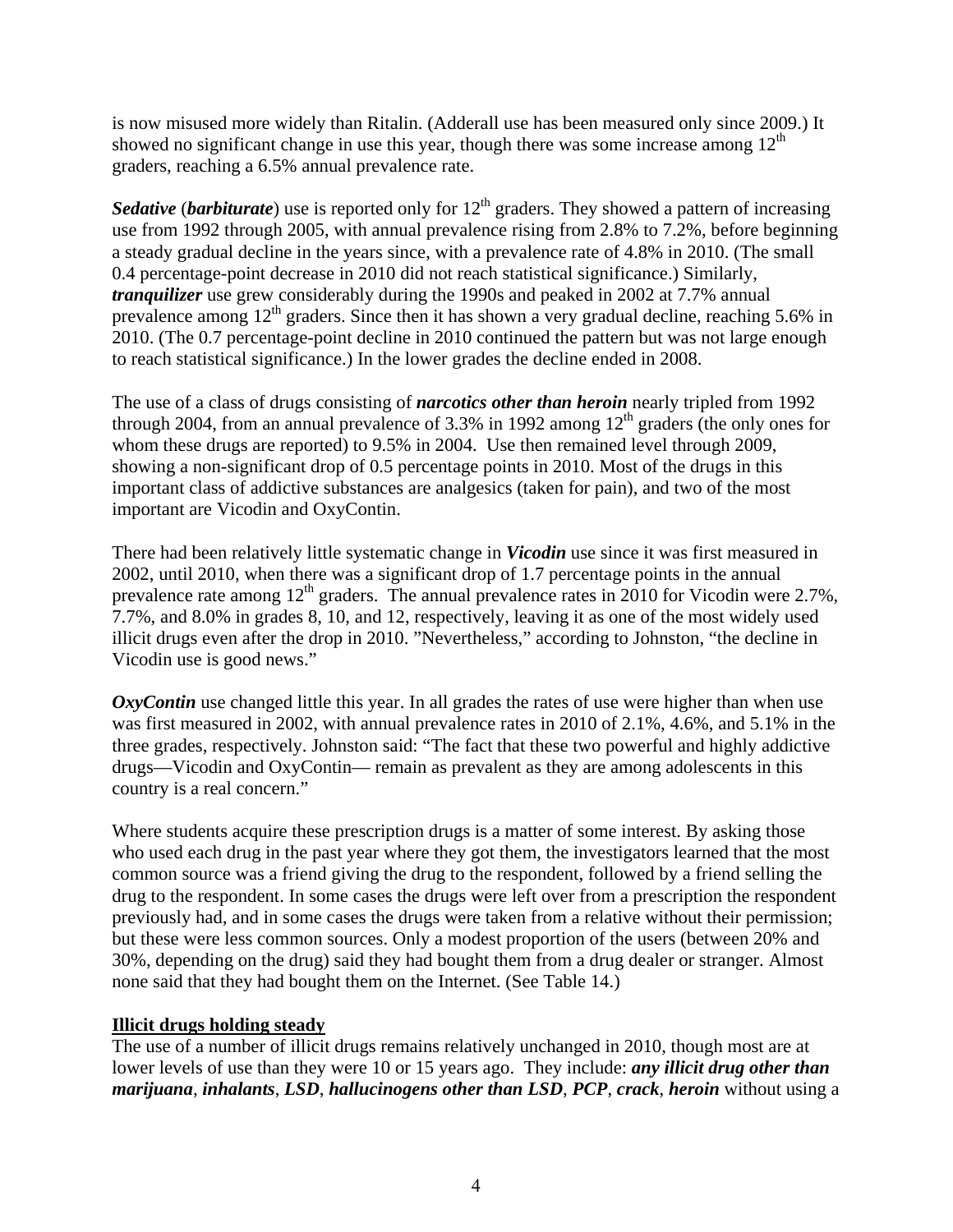#### needle, *OxyContin*, *amphetamines* (including *Ritalin* and *Adderall* specifically), *methamphetamine*, *crystal methamphetamine*, several so-called "club drugs" (*Rohypnol*, *GHB*, and *Ketamine*), and *steroids*.

The investigators note that, although there has not been a rise in the use of *inhalants* in recent years, the proportions of teens seeing their use as dangerous declined considerably between 2001 and 2008, which may make young people more vulnerable to a resurgence of inhalant use, much as has happened with ecstasy. Fortunately, this decline in perceived risk has leveled out over the past two years.

The same is true for *LSD*. Perceived risk has fallen fairly dramatically among  $8<sup>th</sup>$  graders, though it has not fallen further in 2010. This means that the newer cohorts of teenagers have less reason to avoid using LSD, should that drug make a comeback. "It leaves them more vulnerable," Johnston said. Although LSD shows a significant increase this year among  $12<sup>th</sup>$  graders (a rise of 0.7 percentage points to 2.6%) the investigators are not characterizing this as an increase because it simply brings the rate back to where it was two years ago. They interpret this as reflecting sampling error.

#### **Over-the-counter cough and cold medicines**

The use of *cough and cold medicines* to get high has shown little systematic change since their use was first measured in 2006. These over-the-counter medications, usually containing the active ingredient dextromethorphan, are taken in doses that are multiples of the usual therapeutic dose in order to achieve the desired effect. "These drugs can be dangerous when consumed in the large quantities that young people tend to use in order to get high," state the investigators. Annual prevalence rates for the three grades in 2010 were 3.2%, 5.1%, and 6.6% in grades 8, 10, and 12, respectively.

#### **Salvia and Provigil**

Two drugs were added to the  $12<sup>th</sup>$ -grade questionnaires in 2009—salvia and Provigil. *Salvia*, or salvia divinorum, is derived from a plant grown in the mountains of Mexico. It is an herb in the mint family that can induce relatively short-acting dissociative effects when chewed, smoked, or taken as a tincture. The U.S. Drug Enforcement Administration has designated it a "drug of concern," but at present it is not controlled under the federal Controlled Substances Act. However, a number of states have restricted its sale and use, and others are considering doing so. The 2009 survey found that 5.7% of  $12<sup>th</sup>$  graders indicated having used salvia during the prior 12 months, and this rate did not change significantly in 2010 (5.5%). This year for the first time  $8<sup>th</sup>$ and  $10^{th}$  graders were asked about their use of salvia, and 1.7% and 3.7% said they had used salvia at least once in the past year. Clearly this drug has made some inroads in the adolescent population, but its use does not appear to be growing. As is true for many drugs, use tends to be particularly concentrated among males and those who are not college-bound.

The other drug added to the survey of  $12<sup>th</sup>$  graders in 2009 is **Provigil** (modafinil), which is a prescription-controlled medicine for improving wakefulness. It is usually prescribed to people experiencing excessive sleepiness as a result of sleep disorders due to sleep apnea, shift work, or narcolepsy. The annual prevalence of using Provigil outside of medical supervision by  $12<sup>th</sup>$ graders in 2009 was 1.8% and in 2010 was 1.3% (not a statistically significant change), suggesting that misuse of Provigil by teens is neither a serious nor a growing problem.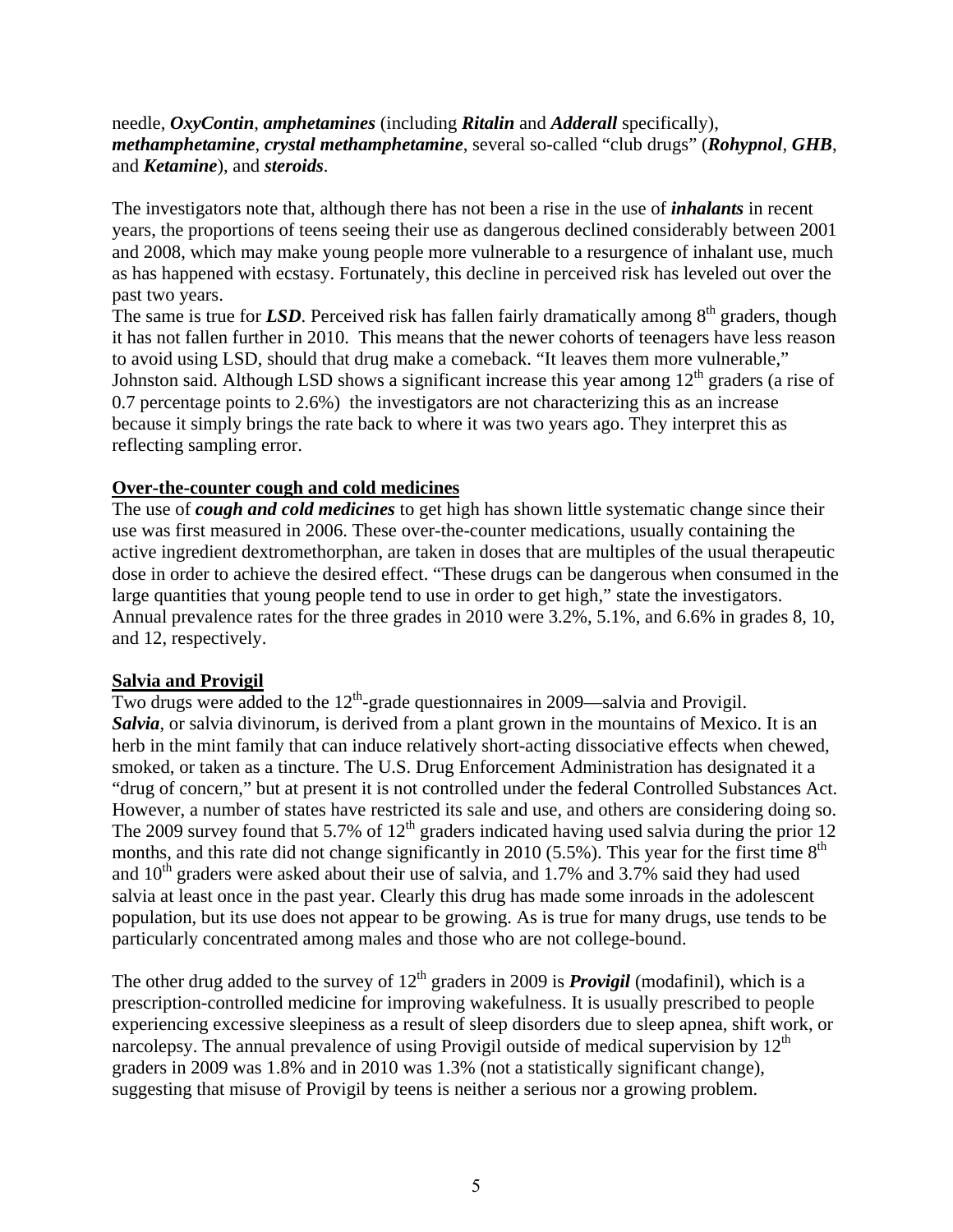#### **Alcohol use**

In general there has been a long-term decline in teen use of alcohol going back to the 1980s (Figure 15). The early- to mid-1990s saw a pause in this decline as alcohol use rose for several years along with the use of many of the illicit drugs. However, a sustained further decline resumed in the late 1990s—again, along with the use of a number is illegal drugs. It continued into 2010, when 30-day prevalence for the three grades combined fell significantly by 1.6 percentage points from 28.4% in 2009 to 26.8% in 2010. The three individual grades showed some decline in 2010 (-1.2, -1.5, and -2.3 percentage points in the three grades, respectively), but only the one-year decline in  $12<sup>th</sup>$  grade reached statistical significance.

For 12<sup>th</sup> graders 2010 marks the lowest level of alcohol use since the study's inception in 1975. For  $8<sup>th</sup>$  and  $10<sup>th</sup>$  graders it marks the lowest point since these grades were first included in the study in 1991. Since 1991, thirty-day prevalence rates have fallen by about half among  $8<sup>th</sup>$ graders, by close to one third among  $10^{th}$  graders, and by nearly one quarter among  $12^{th}$  graders.

*Occasions of Heavy Drinking.* The proportion of students reporting having five or more drinks in a row at least once in the two weeks prior to the survey also fell in all three grades in 2010 (by 0.6, 1.1, and 2.1 percentage points, respectively, for grades 8, 10 and 12). Again, only the  $12^{th}$ grade decline reached significance; but the decline for the three grades combined (-1.2 percentage points) was significant. This year's decline in occasional heavy drinking continues the gradual decrease since about 1999; the declines in the rates since recent peak levels are on the order of one half, one third, and one quarter for the three grades (Figure 16).

*Flavored Alcoholic Beverages.* These beverages have been falling in popularity among teens since 2004 when they were first added to the study. In 2004, 23% of students in the three grades combined indicated using in the prior month; by 2010 that statistic had fallen to 17%, with a decline of 0.9 percentage points in 2010 (not significant). It is possible that alcoholic energy drinks displaced some of the market for flavored alcoholic beverages, the investigators note. During the period of decline in drinking in the 1980s, there was a considerable increase in perceived risk for occasions of heavy drinking on weekends. During the more recent period of more modest decline in drinking, perceived risk has risen more modestly and has not changed much over the past couple of years.

When asked how easy it would be to get alcohol if they wanted some, the majority of students in all three grades said it would be "fairly easy" or "very easy in 2010," but such easy availability declined considerably between 1996 and 2008, particularly for  $8<sup>th</sup>$  graders. There has been little further change over the past two years.

#### **Steroid use**

Teenage use of anabolic steroids increased in the late 1990s, reaching peak levels in 2000 among  $8<sup>th</sup>$  graders, 2002 among 10<sup>th</sup> graders, and 2004 among 12<sup>th</sup> graders. "The steroid problem among teens has diminished considerably over the past 10 years or so," Johnston said. Since the recent peaks, annual prevalence of steroid use has declined by over two thirds among  $8<sup>th</sup>$  graders, by more than half in  $10<sup>th</sup>$  graders, and by four tenths among  $12<sup>th</sup>$  graders. There has been little change over the past two years, except for a statistically significant decline of just 0.2 percentage points among 8<sup>th</sup> graders this year. In 2010, the proportions reporting any use of anabolic steroids